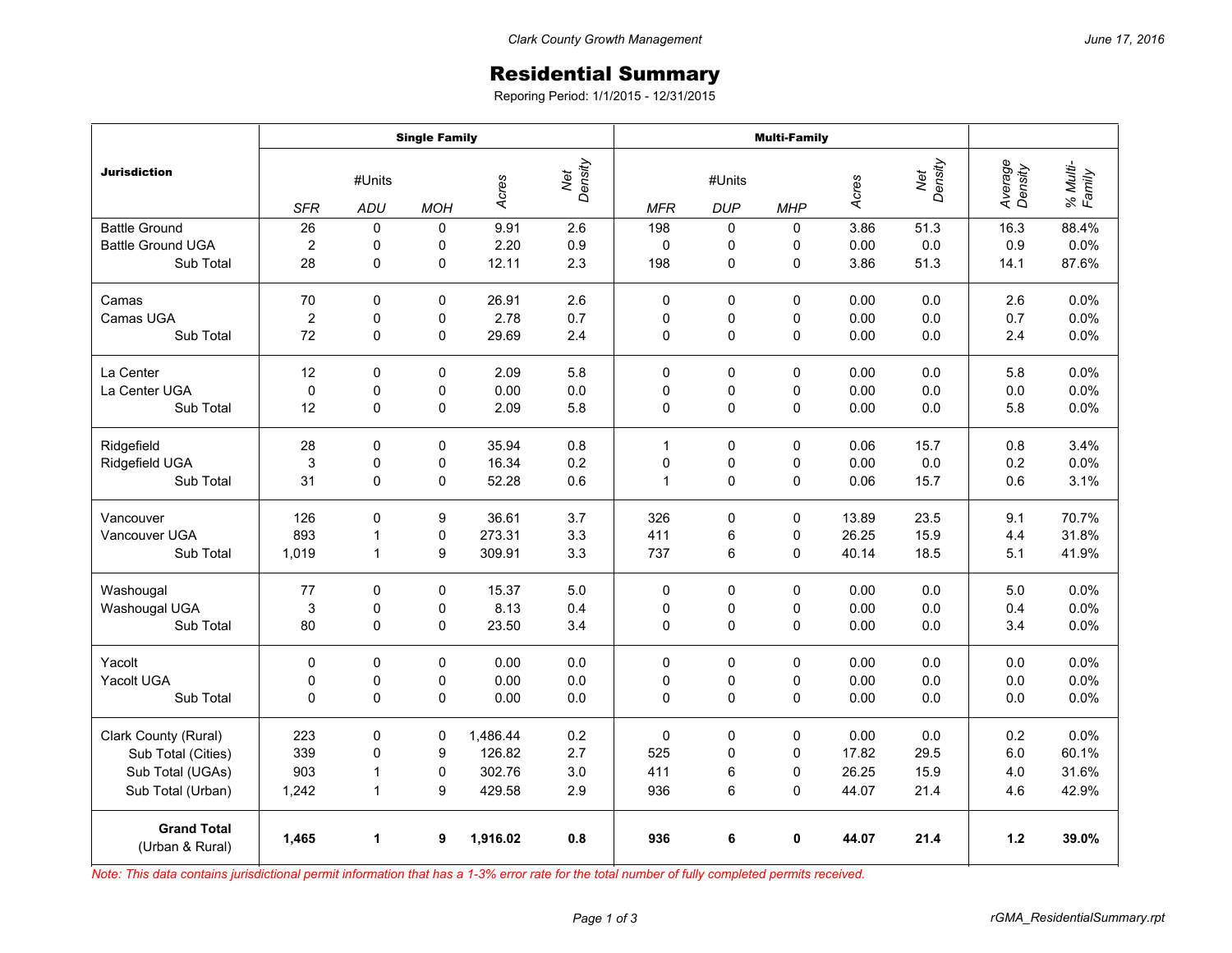

## **Residential Density**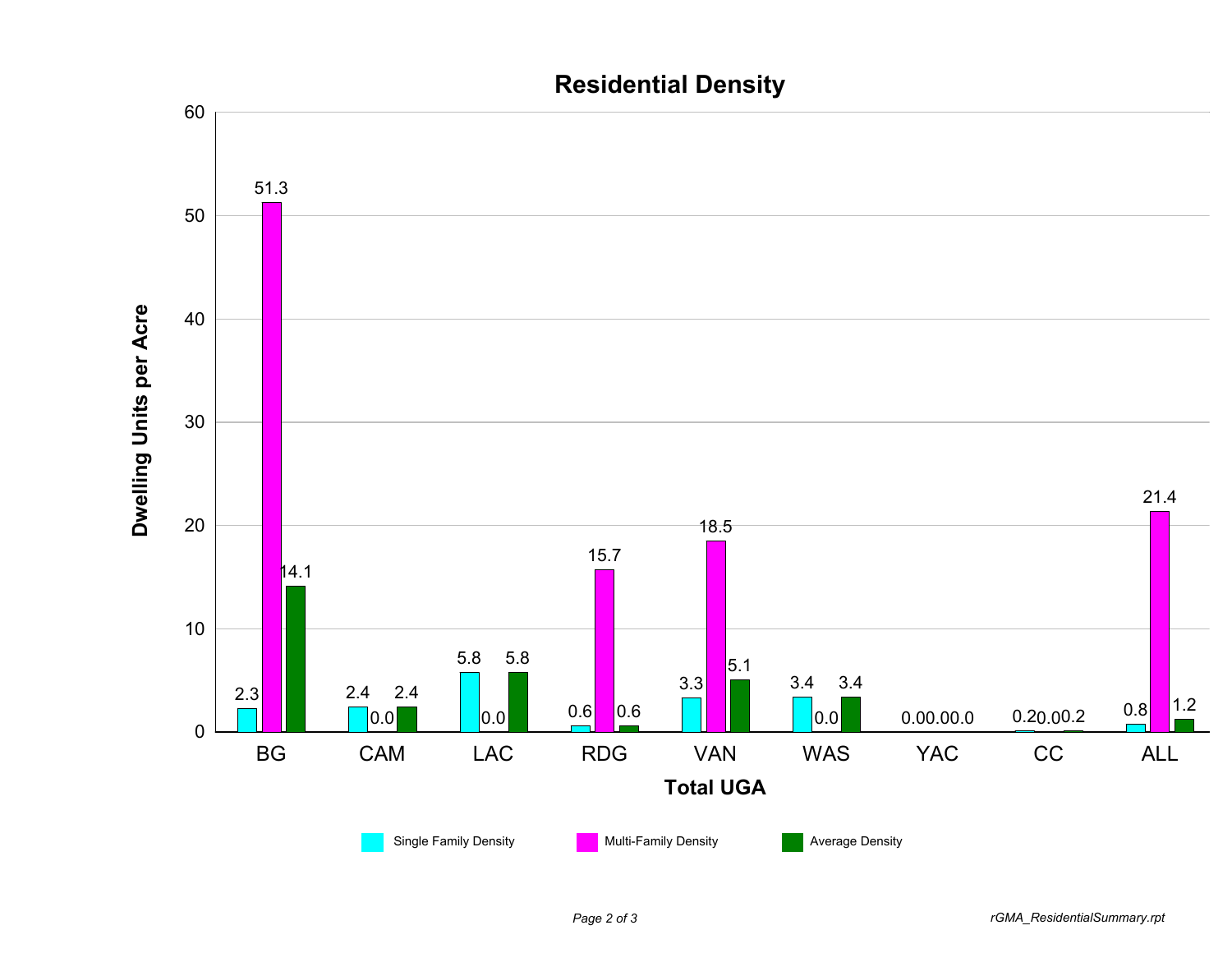

**% of Multi-Family Units**

% of Multi-Family Units

## **Multi-Family Units as a Percentage of Total Units**